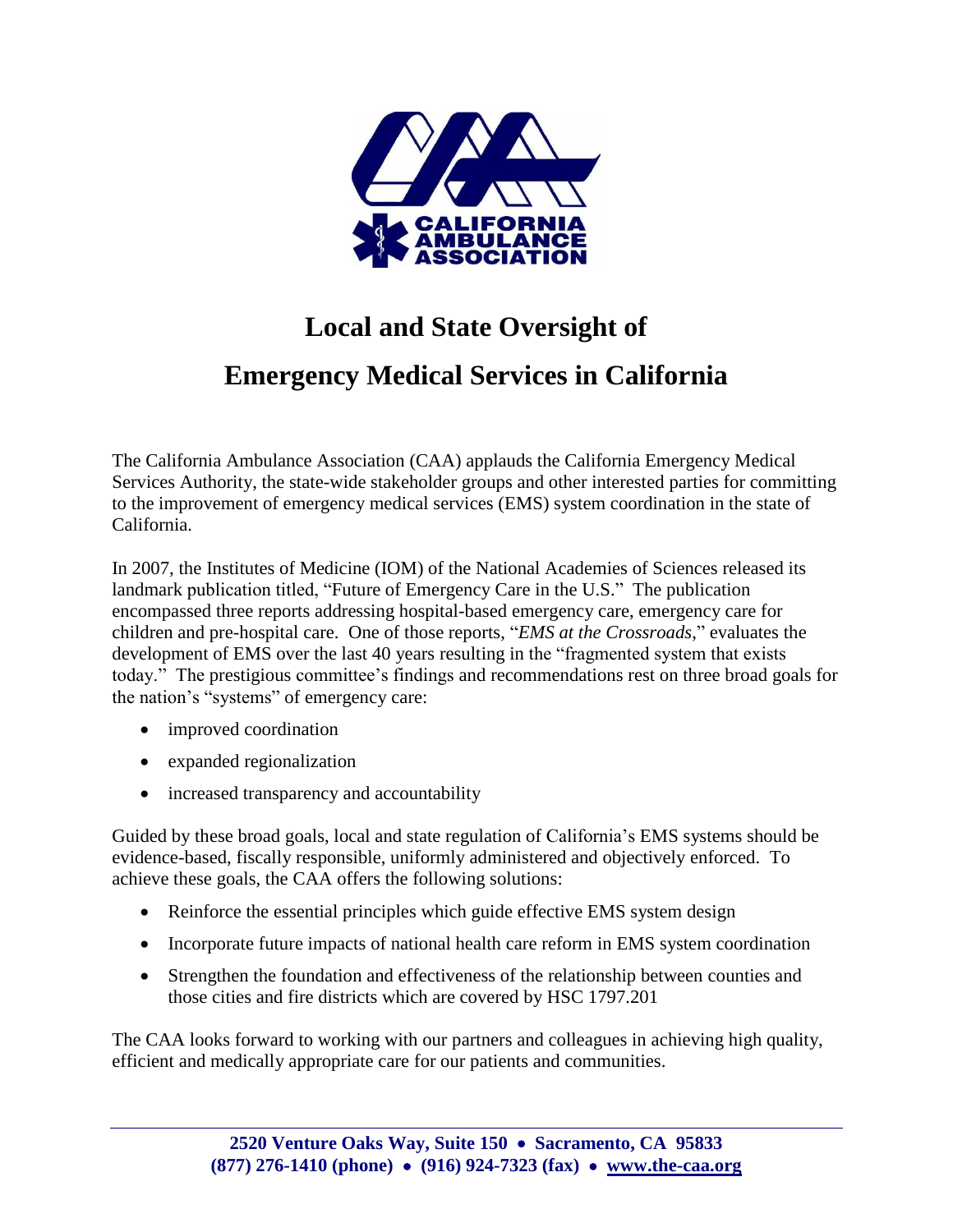#### **Effective EMS System Design**

Health and Safety Code Division 2.5, known as the EMS Act, establishes the framework for local and state regulation of EMS in the state of California. Within that legal framework, California's EMS systems should be designed to achieve improved coordination, expanded regionalization and increased transparency and accountability based upon the following principles.

**1. County Authority.** State law vests each county with the responsibility to organize the EMS system within its boundaries. The goal of EMS system coordination should be to achieve optimal quality service and economic efficiency. There are unique and often complex local factors which will affect the local EMS system design including demographics, geography and existing EMS system infrastructure, as well as funding for all of the components of the EMS system, including community tax support and patient billings. Within each respective county, there are other major issues which affect the process and substance of system design, including financial resources available to facilitate a competitive process, effectiveness of existing providers, status of medical indigents, local economic factors, the existence of hard to serve areas, and other dynamics within the local health care marketplace. The board of supervisors in each county is responsible for establishing EMS system policy and for creating or designating a local EMS agency (LEMSA) to administer such policies. The LEMSA is the appropriate entity to oversee local EMS system design, medical control and market allocation policies based upon unique local needs, financial responsibility and existing resources.

**2. Accountability.** A coordinated countywide or regional EMS system is essential to achieve optimal financial and clinical performance. *Performance accountability* should be accomplished through performance-based contracts, with oversight from independent LEMSAs. *Financial accountability* should be accomplished through systems of full cost accounting that accurately account for the sources of patient billings and community tax funding that are available to support all of the components to the EMS system. As health care reform will certainly continue to accelerate changes in the health care system at the national, state and local level, EMS administrators need to establish system-wide analysis and coordination mechanisms that are responsive and flexible enough to adapt to fast-changing external factors.

**3. Quality and Efficiency.** The residents of every community ought to be served by that organization, public or private, which can provide the highest quality service in the most economically efficient manner. All EMS systems, whether urban or rural, and regardless of provider type or system design, should regularly schedule evaluations of system performance via a structured benchmarking process. Benchmarking among systems of similar size and demographics will assist LEMSAs in determining opportunities for system improvements, will determine whether a competitive process is likely to deliver better economic value and optimal clinical performance; and will assist in determining the optimal intervals between competitive processes.

**4. Objective Medical Oversight.** Ultimately, EMS is the provision of medical care in the outof-hospital setting. State statute vests the EMS agency designated by each county with the responsibility to assure medical control of the EMS system. Regardless of whether services are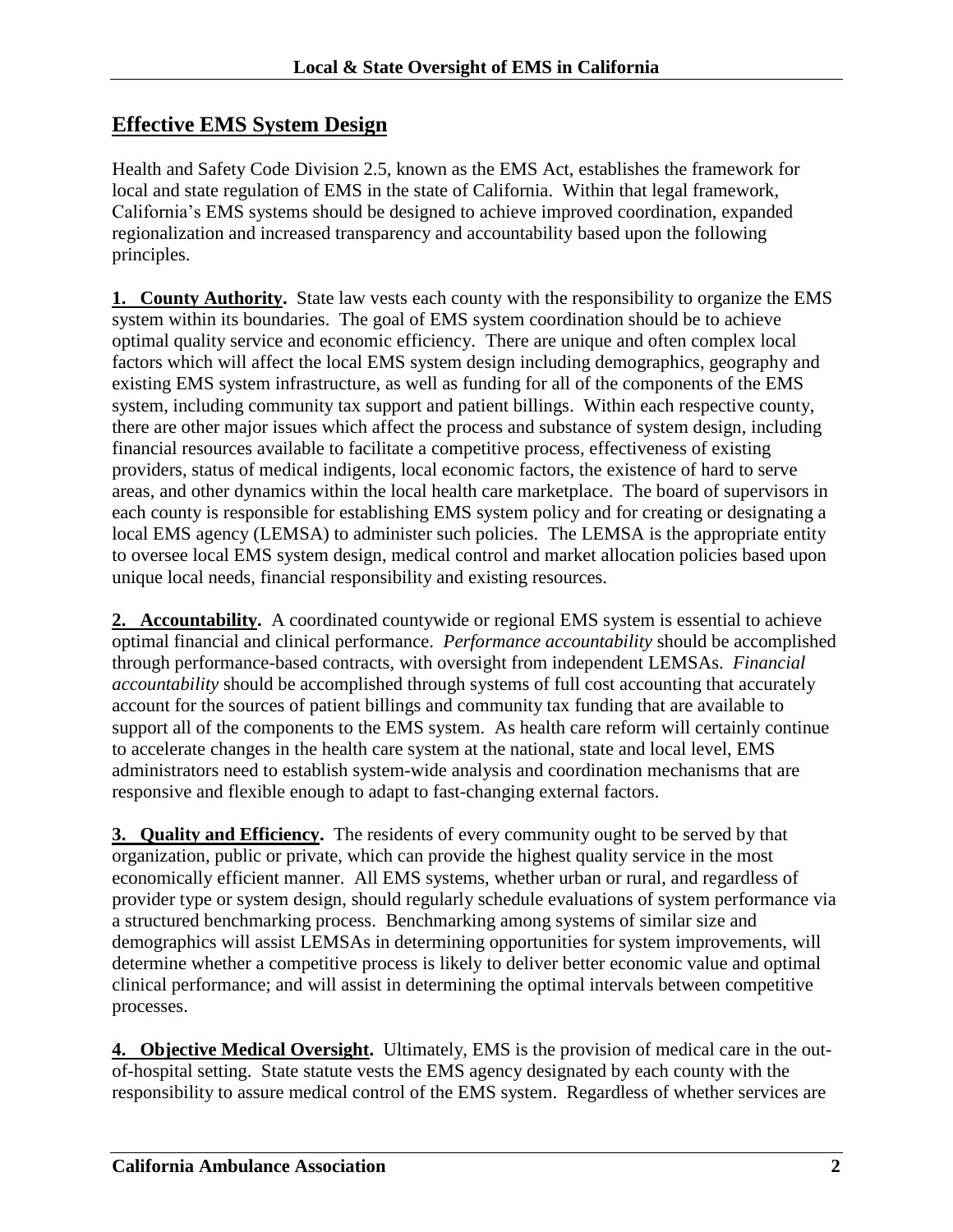provided by a public or private organization, the public deserves the protection of objective, informed, medically expert, and authoritative medical oversight of all EMS system components by personnel who are neither appointed nor compensated by the organization which is subject to the oversight. All of the EMS system's components are part of a "system of care" which refers to the organized delivery system for a specific type and level of care within a specified geographic area. For EMS systems of care, the components include 9-1-1 dispatch, emergency medical response, field triage, treatment, stabilization and transport by ground or air ambulance, either from a scene to a hospital or between health facilities. Further, it is critical to achieve continuity of care among all of the EMS system's patient care givers. This can be achieved through a number of mechanisms, including: evidence-based medical protocols, dispatch and pre-arrival instructions, personnel training, clinical performance measures, continuous quality improvement programs and use of medical technology under a unified county-wide medical control structure.

**5. Cost of Readiness.** Health insurance is a major source of funding for the EMS system, primarily funding the ambulance transportation component; however, ambulance transport revenues are more often supporting other system components. There are certain aspects of the EMS system that may be appropriately funded by community tax support using population-based funding models and other components of the EMS system that may be appropriately funded by user fees which are covered by health insurance. In both models, it is essential there is adequate funding of the cost of readiness—the availability of medically appropriate resources for immediate emergency response. Adequate funding is necessary for both day-to-day emergency medical services and the surge in patients that occurs when EMS systems respond to large scale homeland security incidents, public health emergencies and natural disasters.

**6. Grandfathered Existing Local Providers.** County EMS agencies, with guidance provided by the California EMS Authority, are responsible for allocating market rights within locally designated exclusive operating areas (EOA). HSC 1797.224 specifically authorizes and facilitates the use of existing local providers, public and private, operating within a designated EOA, if they have been performing services in the same "manner and scope" since 1981. A different statute, HSC 1797.201, authorizes certain cities and fire districts which have performed EMS since 1980 to continue the administration of EMS within their boundaries, subject to medical control by the applicable LEMSA, until they enter into an agreement with the LEMSA for system administration. These so-called "201" entities may not expand into a new "type" of EMS (such as expanding from non-transport first response to ambulance transport) without the LEMSAs approval. Both statutes essentially permit the use of "grandfathered" providers in lieu of a competitive process if certain conditions prescribed in the respective statutes are met.

Use of financially stable "grandfathered" providers has proven to be effective as long as the provider can demonstrate that services are cost-effectively meeting the community's needs. Many of these providers, both public and private, have served their communities for decades with quality and efficient services. Any changes to the framework established by HSC 1797.201 or 1797.224 should be designed to achieve the goals of improved coordination, expanded regionalization and increased transparency and accountability.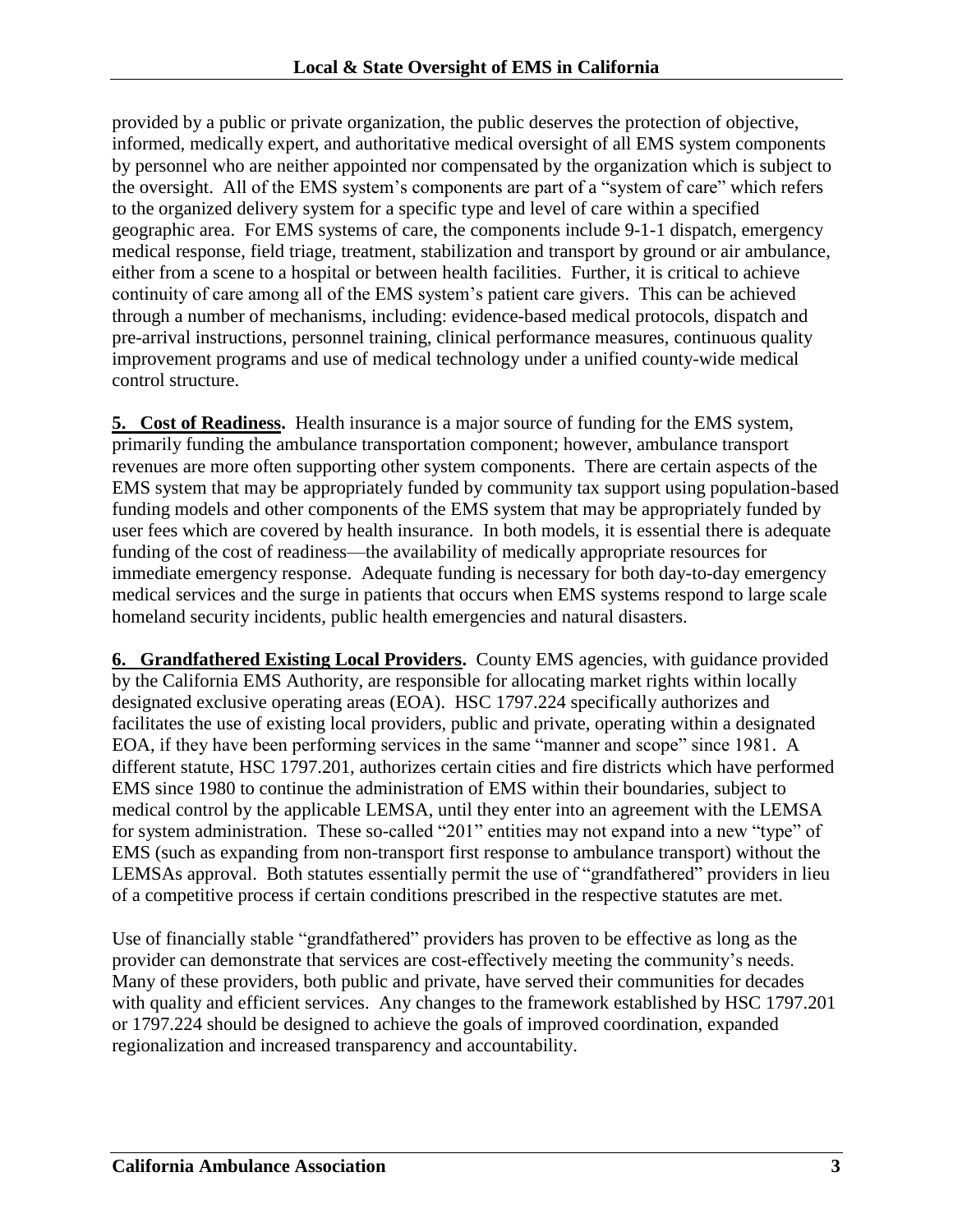**7. Effective Competitive Processes.** When the conditions for grandfathering under either HSC 1797.201 or 1797.224 are not met, state law requires a competitive process in order to establish EOAs. The threat of being replaced is one of the most powerful performance incentives, yet, competitive processes are not without risk for communities. When competitive processes are implemented via requests for proposals, EMS administrators must assure the following:

- The goal is to achieve *effective EMS* system *design* and to gain the best value and quality for patients and the community;
- The *competitive process* is objective, transparent, pro-competitive, without conflicts of interest and efficiently managed;
- *Benchmarking* is employed as a rational and data-driven method to determine if the cost of a request for proposal process will benefit the community and deliver better value; in the interim between periodic competitive processes, market studies have been successfully used to assess the most optimal timing of periodic competitive processes and determine if a request for proposal process is warranted;
- Every eligible ambulance provider, public or private, is assured a *fair opportunity to compete* for ambulance service market rights;
- The *concerns of incumbent providers* and incumbent workforce are addressed and there is fair opportunity for input into the EMS system design;
- A *level playing field* is established and maintained through an evaluation process that achieves "apples to apples" comparisons, especially in cases where one or more agencies of local government are potential participants along with private providers in the competitive process; a local governmental agency does not administer a competitive process under HSC 1797.224 in which it is also one of the proposers;
- The *integrity of financial comparisons* is achieved via application of sound accounting principles including full cost accounting, full allocation of shared costs, effective rate regulation, impact of uncompensated care and equal access to available public assets and community tax support when needed;
- Competitive processes incorporate a comprehensive analysis of the new requirements of *national health care reforms* which may have significant impacts on each EMS system's financial infrastructure;
- *Local rate regulation* assures adequate funding for the ambulance transportation component of the EMS system and policies assure revenues from patient billings are not leveraged as a commodity;
- *Proposal evaluation panels* have diverse representation by individuals from business, medical, accounting and consumer backgrounds; panel members are without conflicts of interest and proposal evaluation processes utilize fair and transparent scoring methods; and
- To *prevent cavalier proposals*, failure by any provider selected via a competitive process, public or private, to deliver its financial and service commitments will result in forfeiture and reallocation of those same market rights, in addition to other appropriate penalties.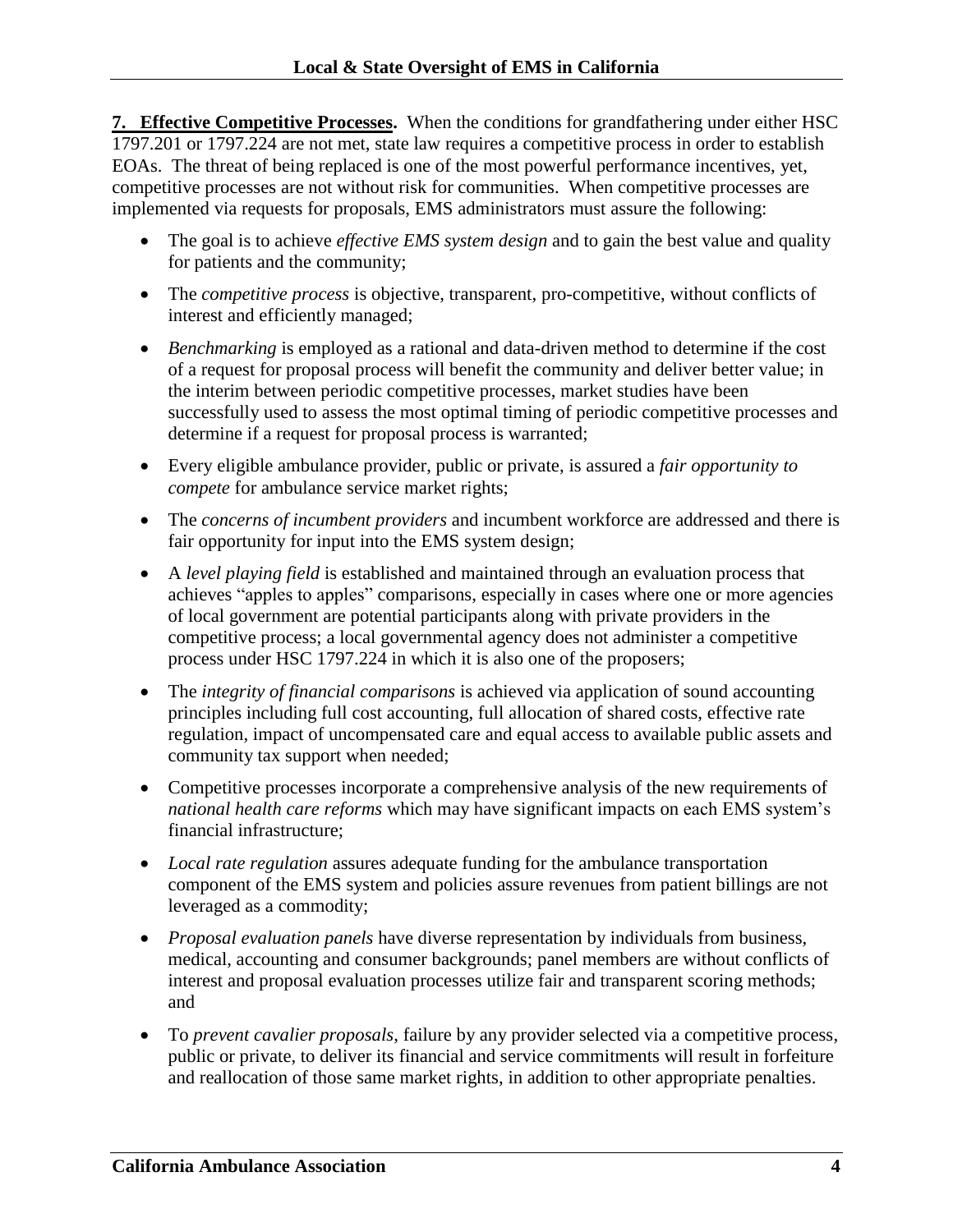#### **Impacts of National Health Care Reform**

Health insurance is a major source of funding of emergency systems of care in the state of California. With President Obama signing sweeping health care reform legislation into law, emergency health care systems are certain to be impacted. Once a comprehensive analysis is completed, EMS systems may find both challenges and opportunities. There may be fewer uninsured patients, but more patients insured at below cost, such as current Medi-Cal rates. There may be an increase in patients covered by commercial insurance, but also increased efforts to constrict the definition of medically necessary care.

While current Medicare rates are below the national average cost of ambulance transportation service, health reform includes plans for substantial cuts in total Medicare program spending which may impact ambulance reimbursement. As CMS broadens its use of value-based purchasing tools to apply to all health care providers, covered ambulance transportation services are expected to be impacted. Increased use of coordinated care models may include new bundling of health care services, similar to how certain non-emergency ambulance services are bundled under the skilled nursing facility prospective payment system.

A chronic problem in the emergency health care system is that ambulances are frequently diverted from receiving hospitals due to a shortage of nurses and physicians to treat incoming patients. Ambulance crews are forced to wait in emergency rooms, often for several hours, while the patient waits on an ambulance stretcher before the facility will accept responsibility for patient care. These diversions and wait times endanger the patient and lead to increased EMS system costs. Will health care reforms make these patient flow patterns better or worse and what mechanisms will EMS systems and emergency departments employ to address these challenges?

Currently, ambulance services provide significant levels of uncompensated care, including charity care provided to the uninsured and below-cost reimbursement from Medi-Cal, Medicare and other government insurers. Below are the statistics about how Medi-Cal currently severely underfunds ambulance services:

- Medi-Cal rates cover about one quarter of the cost of service (EDS, 2008; GAO, 2007)
- Medi-Cal rates are about one third of Medicare rates (EDS, 2008; CMS, 2007)
- 88% of Medi-Cal ambulance transports were emergencies in 2008 (EDS, 2008)
- Medi-Cal funding does not recognize paramedic level care, even for heart attack and trauma patients
- Medi-Cal is underfunded by approximately \$165 million per year (CAA, 2010)

With a certain increase in Medi-Cal eligible beneficiaries, probable Medicare cuts, the individual insurance mandate, and potential for changes in medical necessity requirements, there is the potential for significant impact on the delivery of emergency health care. Payer mixes will certainly shift and the net impact to the EMS systems' financial infrastructure is yet to be determined.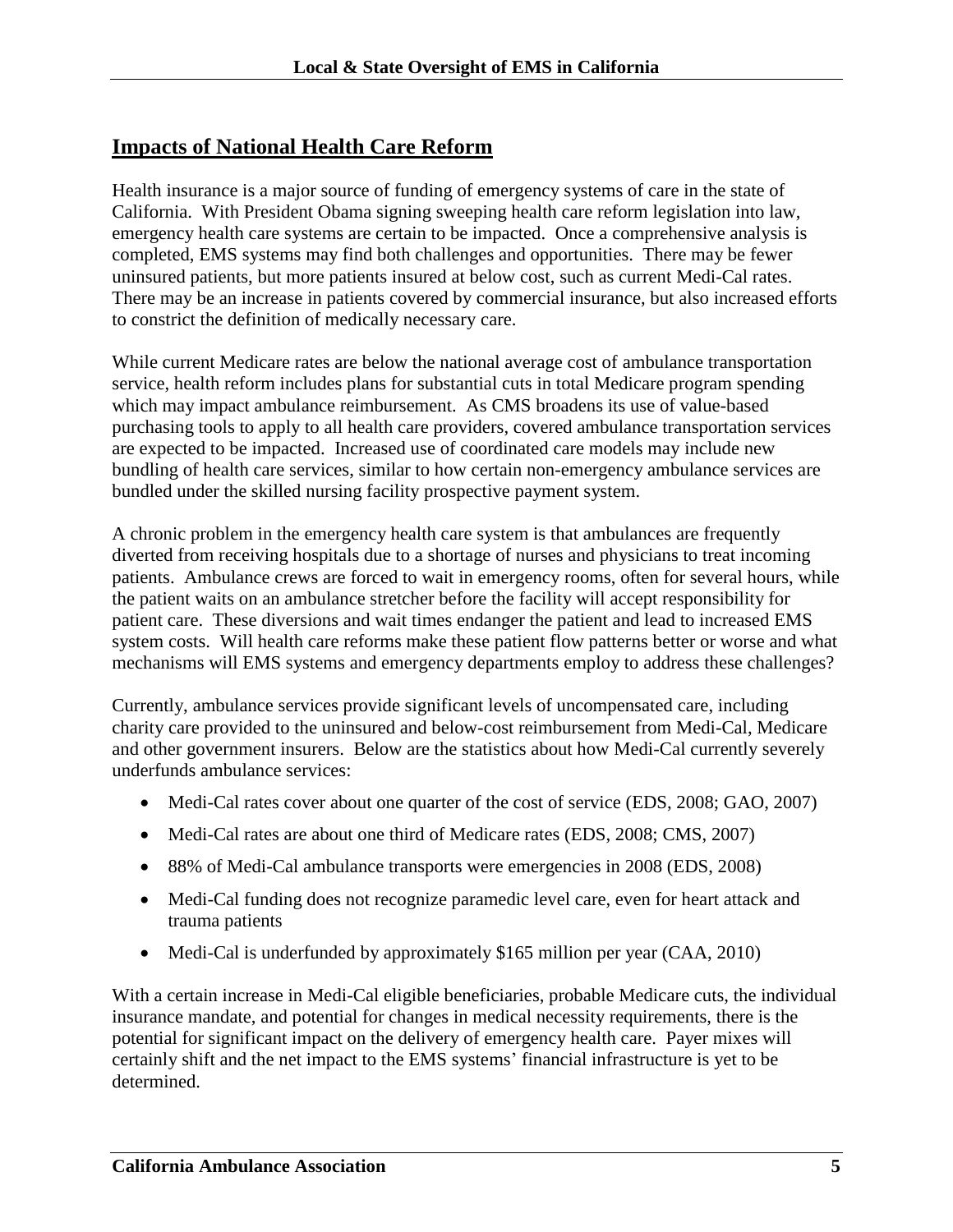#### **Strengthen Relationship between Cities and Counties Covered by 1797.201**

An important question in achieving improved EMS system coordination is: why county level control? There is significant evidence provided in the Institutes of Medicine landmark report published in 2007 titled, "*EMS at the Crossroads,*" to support the existing legal, economic, medical and demographic framework established by the EMS Act to designate counties as the responsible entity for establishing a local emergency medical services program (HSC 1797.200). Effective planning and oversight of emergency medical services by the LEMSA designated by each county is the primary and most fundamental means of achieving sound EMS system design—and delivering optimal quality and value to patients and communities.

As the most populous state in the country, California is a unique mix of diverse and dynamic regions: densely populated urban areas, expansive suburbs, rural agricultural regions and a vast frontier landscape. In establishing the most effective geopolitical entity responsible for planning and oversight of emergency medical services "systems of care," simply stated, city-based oversight is too narrow and state-based oversight is too broad due to the state's diversity.

EMS planning and oversight should align with each region's "medical trade areas," defined as the geographic areas which reflect the use patterns of medical resources by the population. California's counties have the most direct relationship and alignment to the state's medical trade areas. For this reason, and for other legal, economic, medical and demographic reasons, counties are the most appropriate geopolitical entity to provide local planning and oversight of EMS. Further, as is already the case in many rural areas, groups of counties with similar demographics and resource patterns are jointly establishing LEMSAs with the goal to achieve better economies of scale in delivering effective planning, oversight, medical direction and quality assurance activities.

There are other examples of county responsibility and authority, especially in the area of disaster preparedness. For example, FEMA and the state office of emergency services recognize counties as operational areas for the purpose of preparedness, mitigation, response and recovery operations. In addition, counties have the authority to declare a local emergency.

#### **Conclusion**

The EMS Act creates a sound legal framework for effective governance of California's EMS systems. Article 1 of the EMS Act provides authority to the California EMS Authority to develop planning and implementation guidelines for EMS systems, receive and approve local EMS and trauma system plans and provide technical assistance. Article 1 of the EMS Act also assigns authority to each county to develop a local emergency medical services program, designate a local EMS agency and assure medical control of the EMS system.

There is significant evidence to support the existing legal, economic, medical and demographic framework established by the EMS Act to designate each county's board of supervisors as the responsible entity for establishing an emergency medical services program (HSC 1797.200).